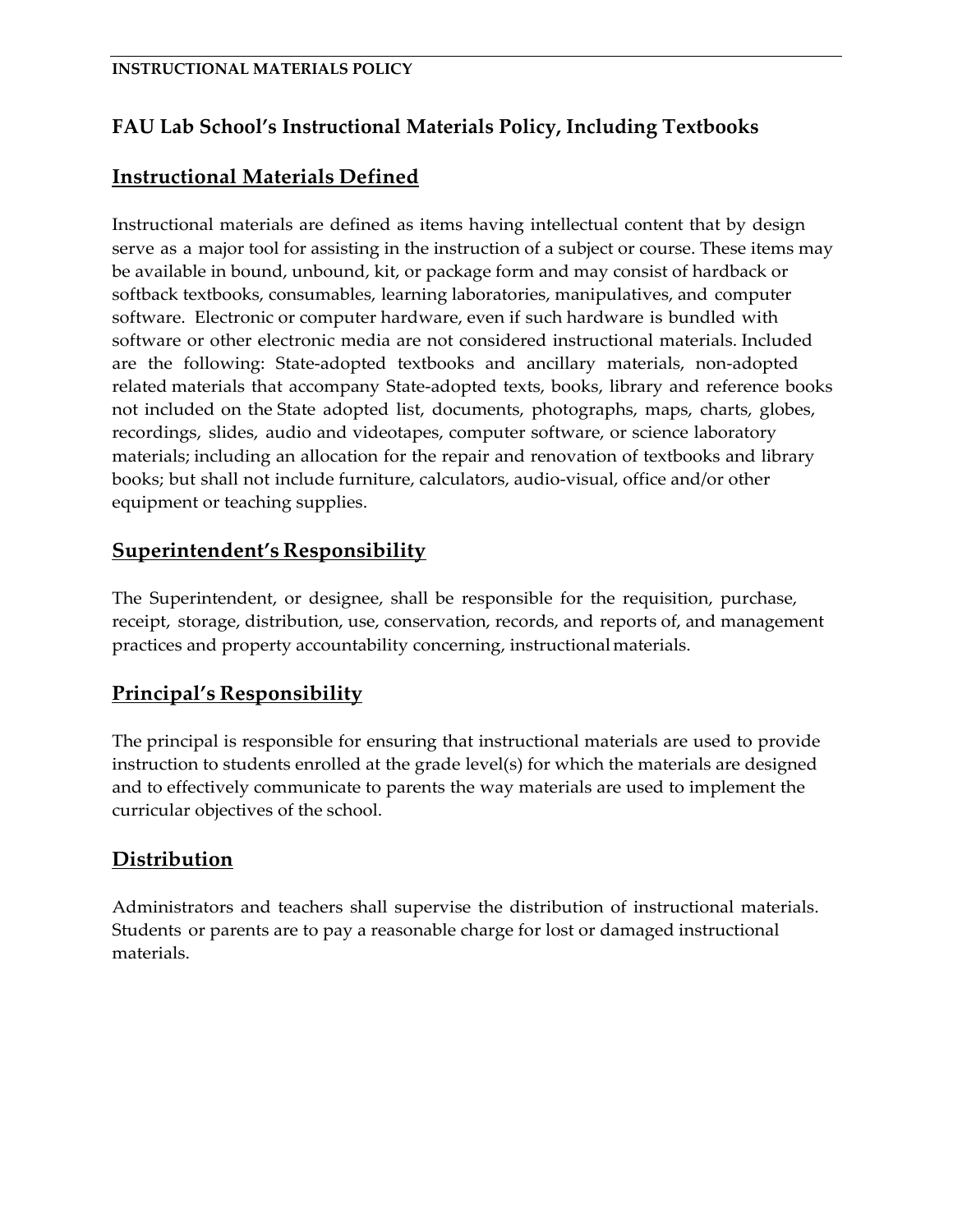### **Lost and Damaged Materials**

Administration designated by the principal shall collect from each student or the student's parent the purchase price of any instructional material the student has lost, destroyed, or unnecessarily damaged and to report and transmit the money collected to the school. The failure to collect such sum upon reasonable effort by staff may result in non-reenrollment of the student for the next academic school year.

### **Collection of Fines**

All funds collected from the sale, exchange, loss, or damage of instructional materials shall be transmitted to the school fund and added to the school's appropriation for instructional materials.

## **Proper Care**

Administrators and teachers shall ascertain by inspection and ensure through every available agency that all books issued to the school by the Superintendent, or designee, either in the hands of students or in storage, are cared for properly.

### **Accounting for Materials**

Administrators and teachers shall see that all instructional materials, including textbooks, are fully and properly accounted for on forms supplied by the district.

#### **Records and Reports**

Administrators and teachers shall prepare and submit such records and reports of instructional materials, including textbooks, as may be required by the Department of Education and such supplementary records and reports as directed by the principal.

#### **Use of Materials**

Teachers shall use all textbooks and other instructional materials in accordance with established procedures.

### **Care of Materials**

Students are expected to take good care of the instructional material assigned tothem.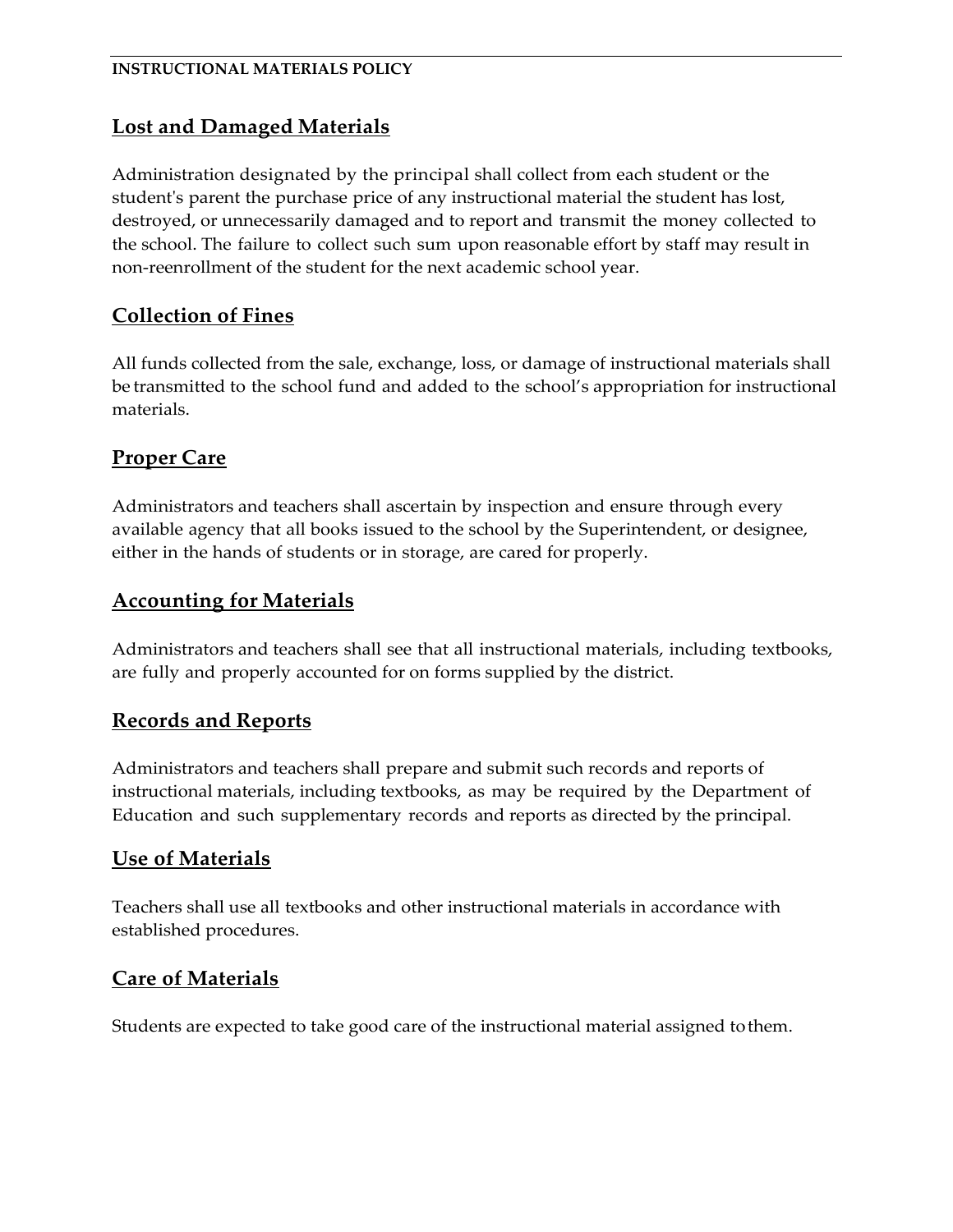## **Evaluation and District Adoption of Instructional Materials**

The principal shall appoint committees to evaluate materials, obtain samples, train committees, and publicize adoptions. These committees should include parents, and school personnel. These committees shall determine their appropriateness and usability in the schools before such materials are requisitioned. Evaluations will consider the Florida Standards and the Florida Atlantic University Lab School mission. Following such evaluations, a list of district recommended and adopted instructional materials shall be prepared each school year for use during the following school year. Normally, only those instructional materials which have been district recommended and district adopted shall be requisitioned for use in this school system. Each year the district will notify the Department of Education of the district's plan for purchasing State adopted materials as required by State statute. The principal or designee will be notified of all pilots of instructional materials in the district. No pilots of instructional materials being considered for State adoption will be implemented eighteen (18) months prior to official adoption. Pilots during the first two (2) years of an adoption require the prior approval of the Commissioner of Education.

## **Adoption of Instructional Materials**

It is the constitutional duty and responsibility of the FAU Lab Schools to adopt and provide adequate instructional materials to all students of the District, whether the materials are selected from Florida Department of Education (FDOE) approved materials list or through a local selection program.

## **Utilization of Instructional Materials**

District adopted instructional materials shall be used until the physical condition of the material makes it unsuitable for use or until the material is obsolete. Instructional materials shall be considered obsolete when both the State contract expires and the title is removed from the district adopted list. All obsolete instructional materials shall be returned to the central book depository for proper disposition or salvage.

### **Unusable Instructional Materials**

District adopted instructional materials may become physically unusable prior to the expiration of the adopted contract period and/or before they have met the criteria to be declared eligible for discard. Those instructional materials that become unfit for student use (i.e., lose or torn pages, water damage, missing pages or covers, obscenities, etc.) may be declared unusable by the principal or designee, and removed from the inventory.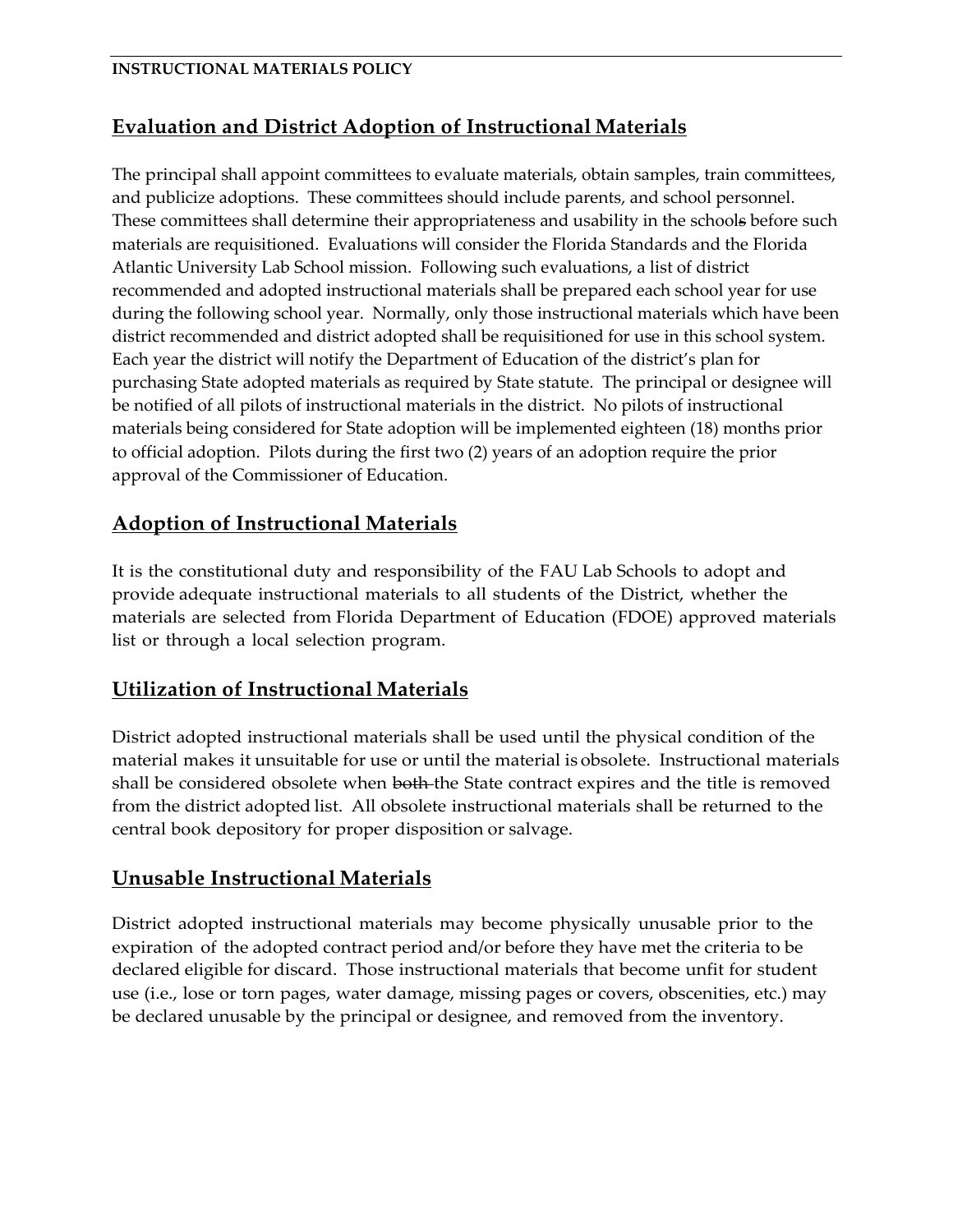# **Disposition of Obsolete and Unusable Instructional Materials Including Software**

Instructional materials declared to be of no further value to this school system may be disposed of as follows:

- 1. given to teachers to use as resource materials;
- 2. offered to other schools in Palm Beach County;
- 3. made available to any governmental agency, charitable organization, or any individual;
- 4. sold to used book dealers, recycling plants, pulp mills, or other persons or firms, at the discretion of the principal.

Funds received will be added to the instructional materialsappropriation. Materials that cannot be disposed of through one (1) of these four (4) methods will be disposed of with commercial or public disposal methods.

## **Purchasing State Adopted Instructional Materials with Regular Allocation of Funds**

Instructional materials will be purchased in the first three (3) years of an adoption for the core subject areas of Language Arts, Social Studies, Science, Mathematics, Literature, and Reading. Each student will be provided with a textbook or other materials as a major tool of instruction in the core subject areas listed above.

### **Procedures Concerning Challenged Instructional Materials after Adoption**

Challenges to educational materials must be submitted in writing to the principal. The responsibility for the selection of education materials is delegated to the professionally trained personnel employed by the district. Selection of materials may involve many people such as: principal, assistant principals, teachers, students, supervisors, coordinators, and curricular specialists. The responsibility for approving supplemental materials such as novels or digital content for classroom study rests with the principal or designee. In selecting supplemental material for the principal approval or designee, teachers shall consider the relative level of maturity of their students and their need for guidance in the study of such material. It is the responsibility of the teacher (or other instructional staff member) who intends to use supplemental materials to notify the principal or designee of potentially controversial materials that may be considered offensive to reasonable persons within the community. It is the responsibility of the principal or designee to ensure that the materials used are appropriate and consistentwith the Florida Standards for the course. It is the responsibility of the principal or designee to assist the teacher in devising methods to minimize or eliminate controversial materials, including, if appropriate, notifying parents of the nature of thematerial. If the principal or their